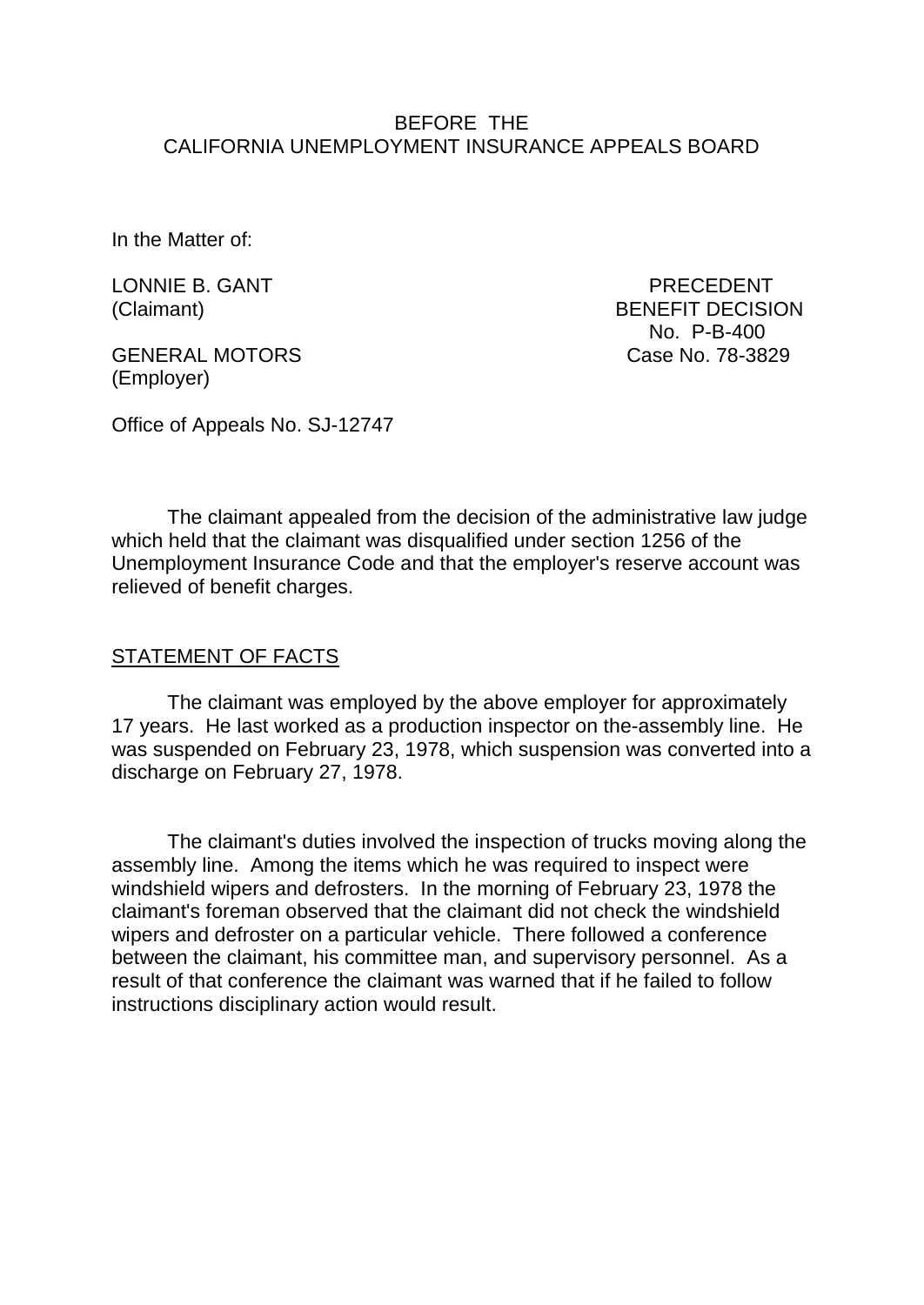During the afternoon of February 23, 1978 the general foreman and production foreman observed that the claimant did not check the defroster on another vehicle. The required procedure was to turn on the blower and place one's hand above the instrument panel to determine whether air was coming through the vent. The claimant's suspension and discharge were the result of this incident.

According to the claimant, there was a personality conflict between himself and the general foreman. He contended that he was being harassed. Shortly before the afternoon incident on February 23, 1978 the claimant accused the general foreman of deliberately disconnecting a wire on a truck. The claimant concluded that this was an attempt by the general foreman to "set up" the claimant. These allegations were denied by the general foreman.

The employer had a six-step progressive disciplinary procedure. In order, these steps were described as follows: written reprimand, serious reprimand, final reprimand, suspension for balance of shift plus two weeks, suspension for balance of shift plus 30 days, and discharge.

Beginning in September 1977 the claimant received a written reprimand for abusive language. He then received a serious reprimand for insubordination. Next, he was suspended for the balance of his shift plus two weeks for threatening or interfering with a supervisor. The employer's evidence indicated that the third step, final reprimand, was bypassed in this instance because of the gravity of the offense.

The claimant next received two successive suspensions of the balance of his shift plus 30 days. In each case the reason given was absence without reasonable cause. The claimant testified that he had a medical excuse which the employer refused to accept. An employer's witness testified that although a discharge would have been warranted in the case of the last absence, a lesser penalty was assessed in view of the claimant's lengthy period of employment.

# REASONS FOR DECISION

Section 1256 of the Unemployment Insurance Code provides that an individual is disqualified for benefits, and sections 1030 and 1032 of the code provide that the employer's reserve account may be relieved of benefit charges, if the claimant has been discharged for misconduct connected with his most recent work.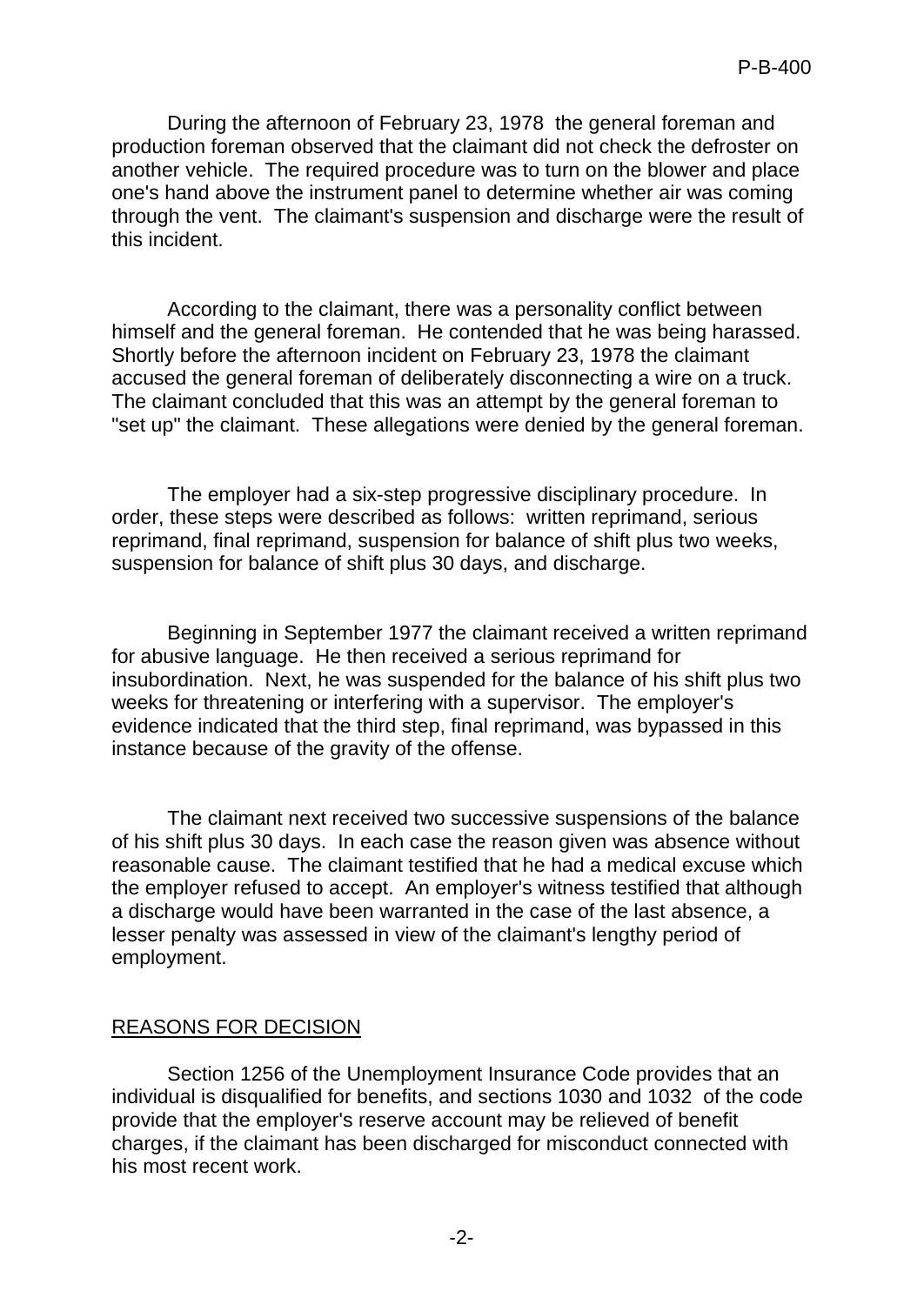In Appeals Board Decision No. P-B-3, based on Maywood Glass Company v. Stewart, 170 CA 2d 719, the Board stated that "misconduct connected with the work" consists of four elements:

- "(1) A material duty owed by the claimant to the employer under the contract of employment;
- (2) A substantial breach of that duty;
- (3) A breach which is a wilful or wanton disregard of that duty; and
- (4) Evinces a 'disregard of the employer's interests,' i.e., tends to injure the employer."

On the other hand, mere inefficiency, unsatisfactory conduct, poor performance because of inability or incapacity, isolated instances of ordinary negligence or inadvertence, or good faith errors in judgment or discretion are not "misconduct."

In Maywood, the court held that the employer has the burden of establishing misconduct to protect its reserve account.

Section 2856 of the California Labor Code provides as follows:

"An employee shall substantially comply with all the directions of his employer concerning the service on which he is engaged, except where such obedience is impossible or unlawful, or would impose new and unreasonable burdens upon the employee."

In Appeals Board Decision No. P-B-190 it was held that deliberate disobedience of lawful and reasonable instructions is misconduct, and that if employees doubt the reasonableness or legality of supervisors' instructions, they should seek redress through other avenues than disobedience.

In Lacy v. California Unemployment Insurance Appeals Board (1971), 17 CA 3d 1128, 95 Cal. Rptr. 566, the court held that Labor Code section 2856 establishes the extent of an employee's duty to comply with his employer's instructions.